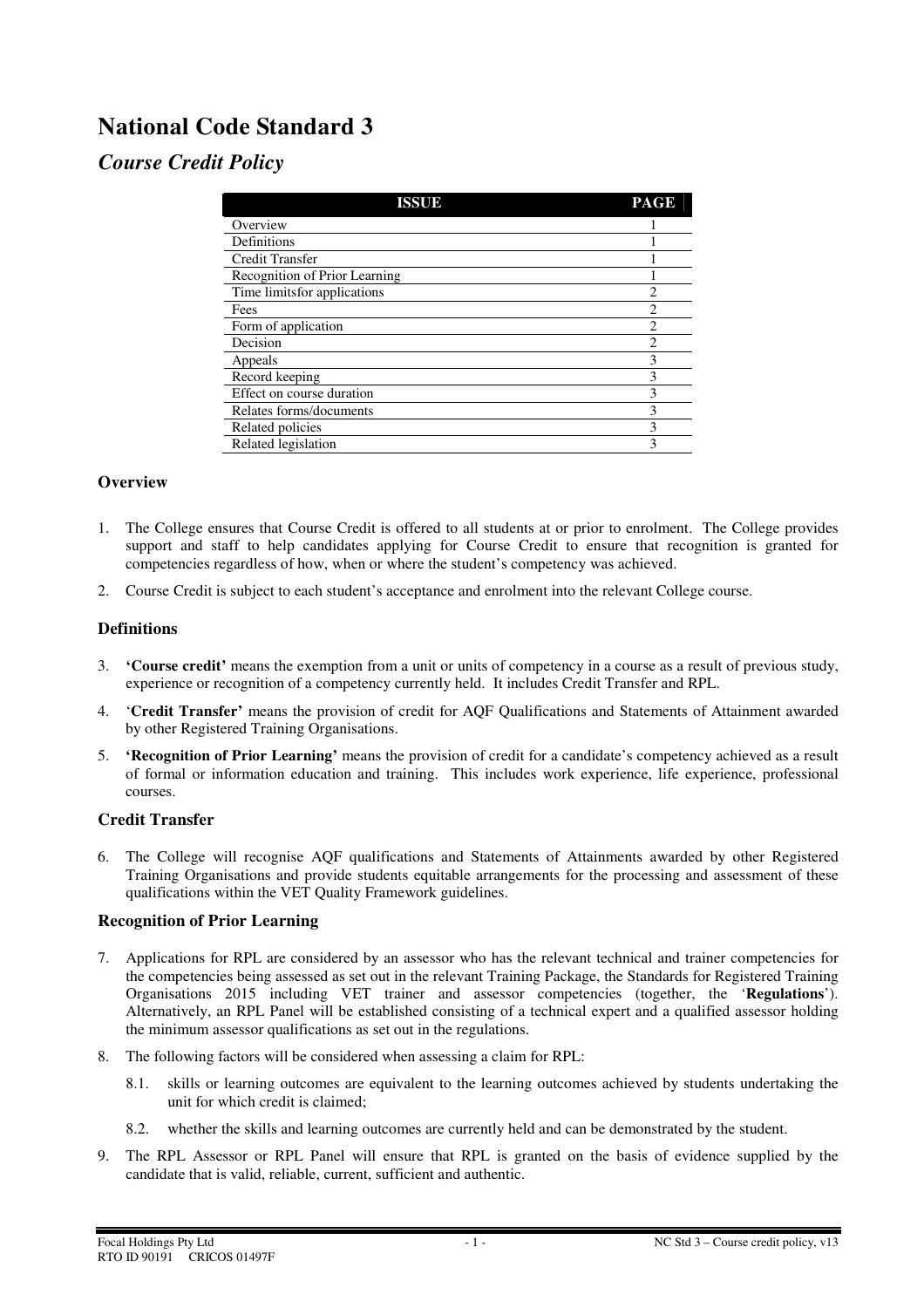#### **Time limits for applications**

- 10. Students wishing to apply for Course Credit must lodge their application at the time of application to the College and no later than 1 month after the commencement of their studies.
- 11. Requests for late applications must be made in writing to the National Manager, together with any supporting evidence. Late applications will be accepted where the student demonstrates that compassionate and compelling circumstances existed which prevented the lodgement of the application or otherwise at the discretion of the National Manager.

#### **Fees**

- 12. An administration fee is payable by an applicant upon lodging an application for Course Credit.
- 13. In recognition of the resources required to fully and properly assess an application for Course Credit, fees will be calculated according to the time spent by the RPL Assessor in considering the application. The cost for assessing applications depends on the qualification applied for – refer to Incidental Fees and Charges Policy.
- 14. An invoice will be issued to students upon completion of the Course Credit application and must be paid in full prior to the issue of any Record of Results and/or Testamur and/or Statement of Attainment.

## **Form of application**

- 15. **Course Credit:** Students applying for Course Credit must lodge a Course Credit application form together with supporting evidence and the administration fee.
- 16. **Credit Transfer:** Students applying for Credit Transfer must supply original or certified copies of the AQF Qualification or Statement of Attainment or Transcript in support of their claim.
- 17. **RPL:** Students applying for RPL must provide evidence in support of their claim to demonstrate that they have the competencies set out in the current endorsed industry competency standards. Evidence which can be submitted includes:
	- 17.1.third party reports;
	- 17.2. portfolio of evidence;
	- 17.3.workplace documents;
	- 17.4. personal resume that is able to be verified;
	- 17.5.samples of work undertaken;
	- 17.6. photographic evidence;
	- 17.7. course outlines;
	- 17.8. employer references.
- 18. Further information on the types of evidence which may be lodged in support of an application is set out in the 'Information for RPL/RCC Applicants' information sheet available at student services. Students wishing to lodge their application before orientation should contact the College directly for a copy of this information sheet and RPL/RCC Kit.
- 19. In some instances, the College may also request the student to undertake an assessment of skills to confirm the level of attainment.
- 20. Applicants may be required to meet with the RPL Assessor or delegate to demonstrate their skills or competencies claimed. During the interview, applicants may be asked questions to evidence their claim or asked to demonstrate their skills.
- 21. Further information on the course credit / RPL interview is set out in the RPL/RCC Kit given to students at orientation.

#### **Decision**

- 22. Applications will be acknowledged within 10 days of an application being made.
- 23. The outcome of an application for Course Credit will be advised to students as soon as possible once the application has been considered and supporting evidence reviewed by the College.
- 24. The College endeavours to advise applicants of the outcome of their application within 21 days of an application being lodged in the approved form with the College.